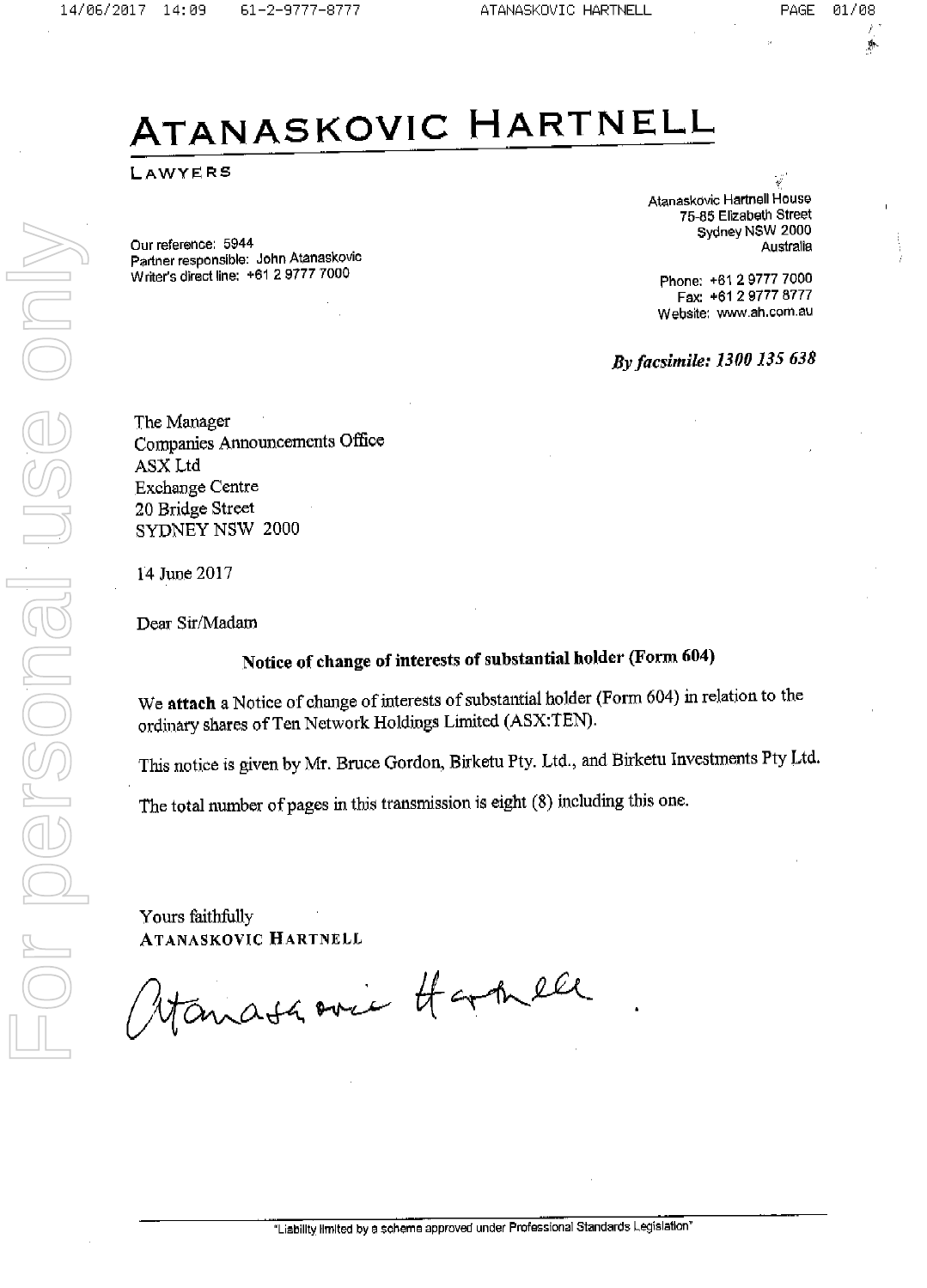## Form 604

Corporations Act 2001 (Act)

## Section 671B

## Notice of change of interests of substantial holder

| To Company Name/Scheme                                              | Ten Network Holdings Limited ("Ten")                                                                                                           |  |  |  |  |
|---------------------------------------------------------------------|------------------------------------------------------------------------------------------------------------------------------------------------|--|--|--|--|
| 081 327 068<br><b>ACN/ARSN</b>                                      |                                                                                                                                                |  |  |  |  |
| 1. Details of substantial holder (1)                                |                                                                                                                                                |  |  |  |  |
| Name                                                                | Mr. Bruce Gordon.<br>Birketu Pty, Ltd. ACN 003 831 392 ("Birketu"), and<br>Birketu Investments Pty Ltd ACN 121 475 625 ("Birketu Investments") |  |  |  |  |
| ACN/ARSN (If applicable)                                            | As above                                                                                                                                       |  |  |  |  |
| There was a change in the interests of the<br>substantial holder on | 09/06/2017                                                                                                                                     |  |  |  |  |
| The previous notice was given to the company on                     | 29/08/2016                                                                                                                                     |  |  |  |  |
| The previous notice was dated                                       | 29/08/2016                                                                                                                                     |  |  |  |  |

## 2. Previous and present voting power

The total number of votes attached to all the voting shares in the company or voting interests in the scheme that the substantial holder or an associate (2) had a relevant interest (3) in when last required, and when now required, to give a substantial holding notice to the company or scheme, are as follows:

| Class of securities (4)               | -------<br>Previous notice         |        | Present notice<br>------ |                  |
|---------------------------------------|------------------------------------|--------|--------------------------|------------------|
|                                       | Voting power (5)<br>Person's votes |        | Person's votes           | Voting power (5) |
| 「Fully paid ordinary shares (Shares)」 | 55.472.435                         | 14.96% | 82,968,937               | 22.47%           |

## 3. Changes in relevant interests

Particulars of each change in, or change in the nature of, a related Interest of the substantial holder or an associate in voting securities of the company or scheme, since the substantial holder was last required to give a substantial holding notice to the company or scheme are as follows:

| Date of change | Person whose<br>relevant interest<br>changed. | Nature of<br>change (6) | Consideration given<br>, in relation to change $^{\circ}$ | ' Class and number of ∣ Person's votes i<br>' securities affected | affected |
|----------------|-----------------------------------------------|-------------------------|-----------------------------------------------------------|-------------------------------------------------------------------|----------|
| N/A            | .<br><b>N/A</b>                               | ___<br>N/A              | N/A                                                       | N/A                                                               | N/A      |

## 4. Presont relevant interests

Particulars of each relevant interest of the substantial holder in voting securities after the change are as follows:

| Holder of<br>relevant<br>interest | Registered<br>holder of securities | Person entitled<br>to be registered as<br>holder (8) | Nature of<br>rolovant<br>interest (6)                                   | Class and number of<br>securities | Person's votes |
|-----------------------------------|------------------------------------|------------------------------------------------------|-------------------------------------------------------------------------|-----------------------------------|----------------|
| Birketu                           | <b>Birketu</b>                     | Birketu                                              | Pursuant to<br>$s.608(1)(a)$ and (c) of<br>the Act                      | 49,585,948 Shares                 | 49,585,948     |
| <b>Birketu Investments</b>        | <b>Birketu Investments</b>         | Birketu Investments                                  | Pursuant to<br>s608(1)(a) of the Act                                    | 5,886,467 Shares                  | 5,886,487      |
| <b>Bruce Gordon</b>               | Birketu                            | Birketu                                              | Pursuant to<br>$s.608(1)(b)$ and $(c)$<br>and/or s.608(3) of the<br>Act | 49,585,948 Shares                 | 49.585,948     |
| <b>Bruce Gordon</b>               | Birketu Investments                | Birketu Invesiments                                  | Pursuant to<br>$s,608(1)(b)$ and $(c)$<br>and/or s.608(3) of the<br>Act | 5,886,487 Shares                  | 5,886,487      |

This figure Includes the relovant interest in 27,496,502 Shares held by Illyria. Antium, and Lachlan Keith Murdoch with whom Birketu may be regarded as being associated (refer to section 5 below). Birketu has also entered into cash-settled swaps with Deutsche Bank AG referencing a further 13,252,704 Shares (as voluntarily disclosed by Birkelu in 'Notices of change of Interests of substantial holder dated 29 August 2016 and 21 June 2016), however Birketu does not hold a relevant Interest in those Shares

ż Based on Ten's issued capital comprising 369,165,396 Shares (including 7,008.549 unlisted Shares).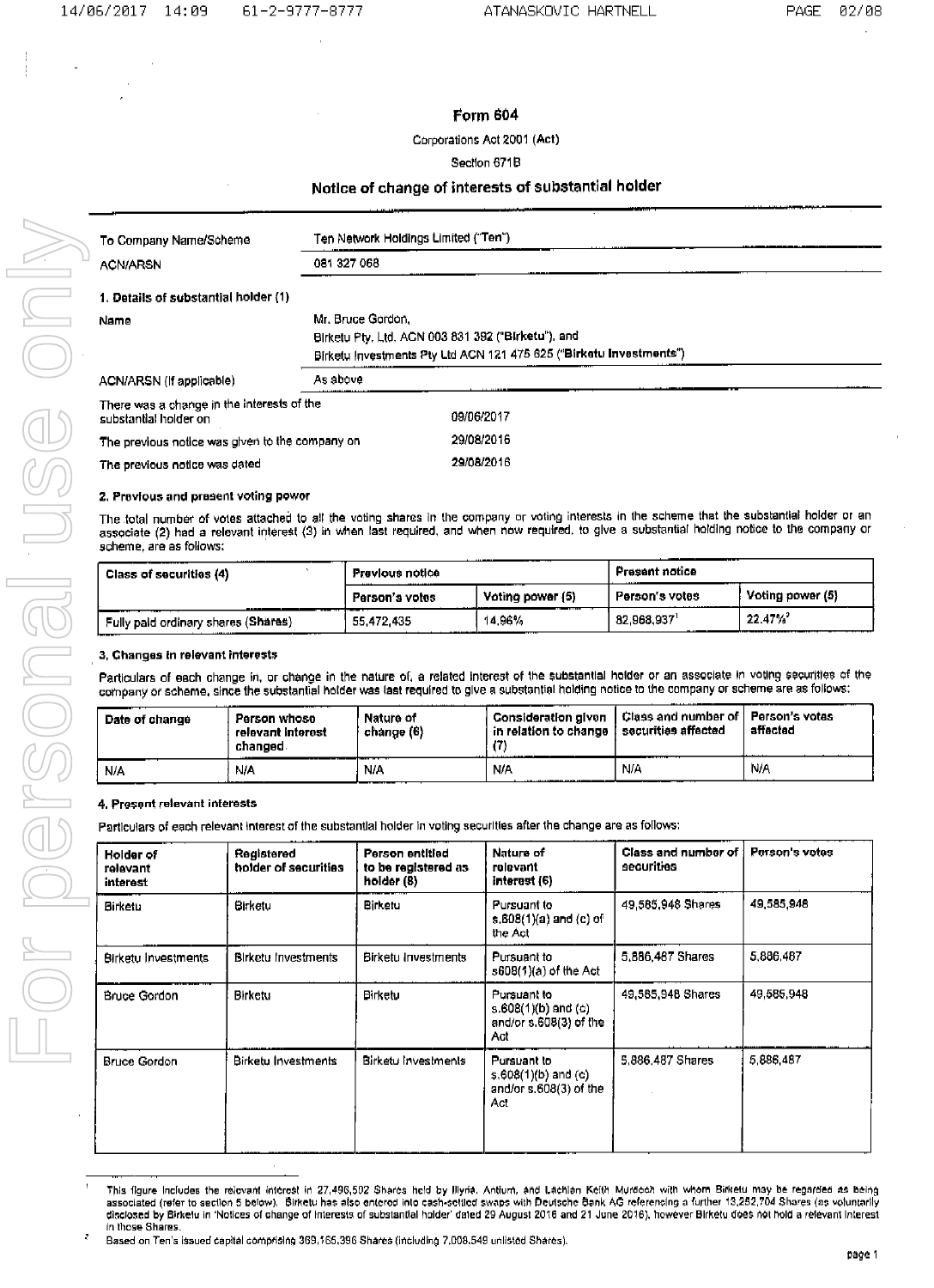| Illvria Naminees<br>Television Pty Ltd ACN<br>147 289 647 as inistee<br>of Illvria Investment                                      | Illvria | <b>Illyria</b> | Pursuant lo<br>s.608(1)(a) of the Act                                        | 27,496,502 Shares | 27,496,502 |
|------------------------------------------------------------------------------------------------------------------------------------|---------|----------------|------------------------------------------------------------------------------|-------------------|------------|
| Trust No.4 (Illyria)<br>Antium Pty Ltd ACN<br>126 790 225 as irusteel<br>for the LKM Australian<br>Discretionary trust<br>(Antlum) | liivria | lliyria        | Pursuant to<br>$s,60\theta(1)(b)$ and $(c)$<br>and/or s.608(3) of the<br>Ael | 27 496,502 Shares | 27.496.502 |
| Lachlan Ketth<br>Murdoch                                                                                                           | llivria | <b>Illvria</b> | Pursuant lo<br>$= 608(1)(b)$ and (c)<br>and/or s.608(3) of the<br>Act        | 27,496,502 Shares | 27,496,502 |

## 5. Changes in association

The persons who have become associates (2) of, ceased to be associates of, or have changed the nature of their association (9) with, the one personal man note assembly essentially on yourself of sessionings on or the<br>substantial holder in relation to voting interests in the company of scheme are as follows:

| $^{\dagger}$ Name and ACN/ARSN (if applicable)          | <sup>⊥</sup> Naturo of association                                                                                                                                                                                 |  |
|---------------------------------------------------------|--------------------------------------------------------------------------------------------------------------------------------------------------------------------------------------------------------------------|--|
| <sup>1</sup> Illyria, Antium, and Lachlan Keith Murdoch | I These entities may cach be regarded as being associates of Birketu 1<br>$\mathsf I$ pursuant to $\mathsf{s.12(2)(b)}$ of the Act by virtue of their entry into the Procesh<br>i Letter (allached as Annexure A). |  |
|                                                         |                                                                                                                                                                                                                    |  |

### 6. Addresses

The addresses of persons named in this form are as follows:

| Macquarie Street, Sydney NSW 2000, Australia                            |                                                                                               |
|-------------------------------------------------------------------------|-----------------------------------------------------------------------------------------------|
| Television Avenue. Mount Saint Thomas, Wollongong NSW 2500<br>Australia |                                                                                               |
| <sup>1</sup> c/- 33 Nickson Street, Surry Hills NSW 2010                |                                                                                               |
|                                                                         | Address<br><sup>1</sup> Wrack Hill Estate, 69 Wreck Road, Sandys, Bermuda and Unit 1101, \$1, |

### Signature

|           |               |  |      | <b>DIVEIN L.A</b>                     |
|-----------|---------------|--|------|---------------------------------------|
|           | Daniel Collis |  |      | <b>Birketu Invo</b><br><b>COMPANY</b> |
| sion hore |               |  | date | 13/06/2017                            |

Birkelu Pty, Ltd. Birketu Investments Pty Ltd COMPANY SECRETARY

## **DIRECTIONS**

- if there are a number of substantial holders with similar or retated relevant interests (eg, a corporation and its related corporations, or the manager and trustee of an<br>equity trust), the namot could be inducted in an ann  $(1)$ the lorm.
- See the definition of "associate" in section 9 of the Corporations Act 2001.  $(2)$
- See the definition of "relevant interest" in sections 608 and 6719(7) of the Corporations Act 2001.  $(3)$
- The voling shares of a comparty constitute one class unless divided into separate classes.  $(4)$
- The person's votes divided by the total votes in the body corporate or scheme multiplied by 100.  $(S)$
- include details of:  $(6)$ 
	- any relevent agreement or other circumstances because of which the change in relevent interest occurred. If subsection 6718(4) applies, a copy of any<br>document setting out the terms of any relevant agreement, and a statemen  $(n)$
	- any qualification of the power of a person to exercise, control the exercise of, or influence the exercise of, the volting powers or disposal of the securities to<br>which the relevant interest relates (indicating clearly the  $(b)$

See the definition of "relevant agreement" in section 9 of the Corporations Act 2001.

- Delails of the consideration must include any and all benefits, money and other, that any person from whom a relevant interest was acquired has, or may, become<br>entitied to recolve in relation to that acquisition. Details m  $\left( 7\right)$
- If the aubstantial holder is unable to determine the (dentity of the person (eg. If the relevant interest arises because of an option) write "unknown".  $(B)$
- Give details, if oppropriate, of the present association and any change in that association since the last substantial holding notice.  $(9)$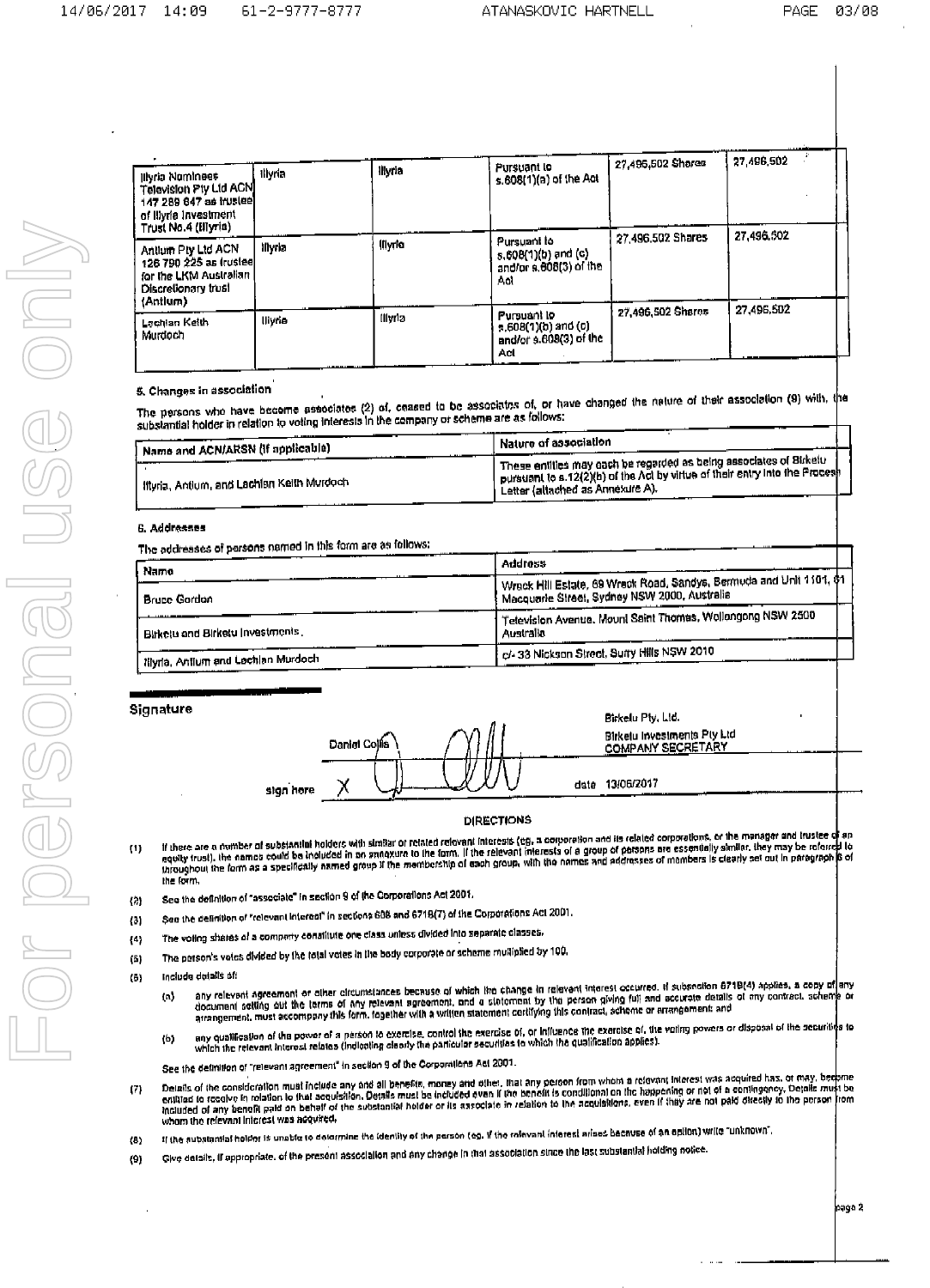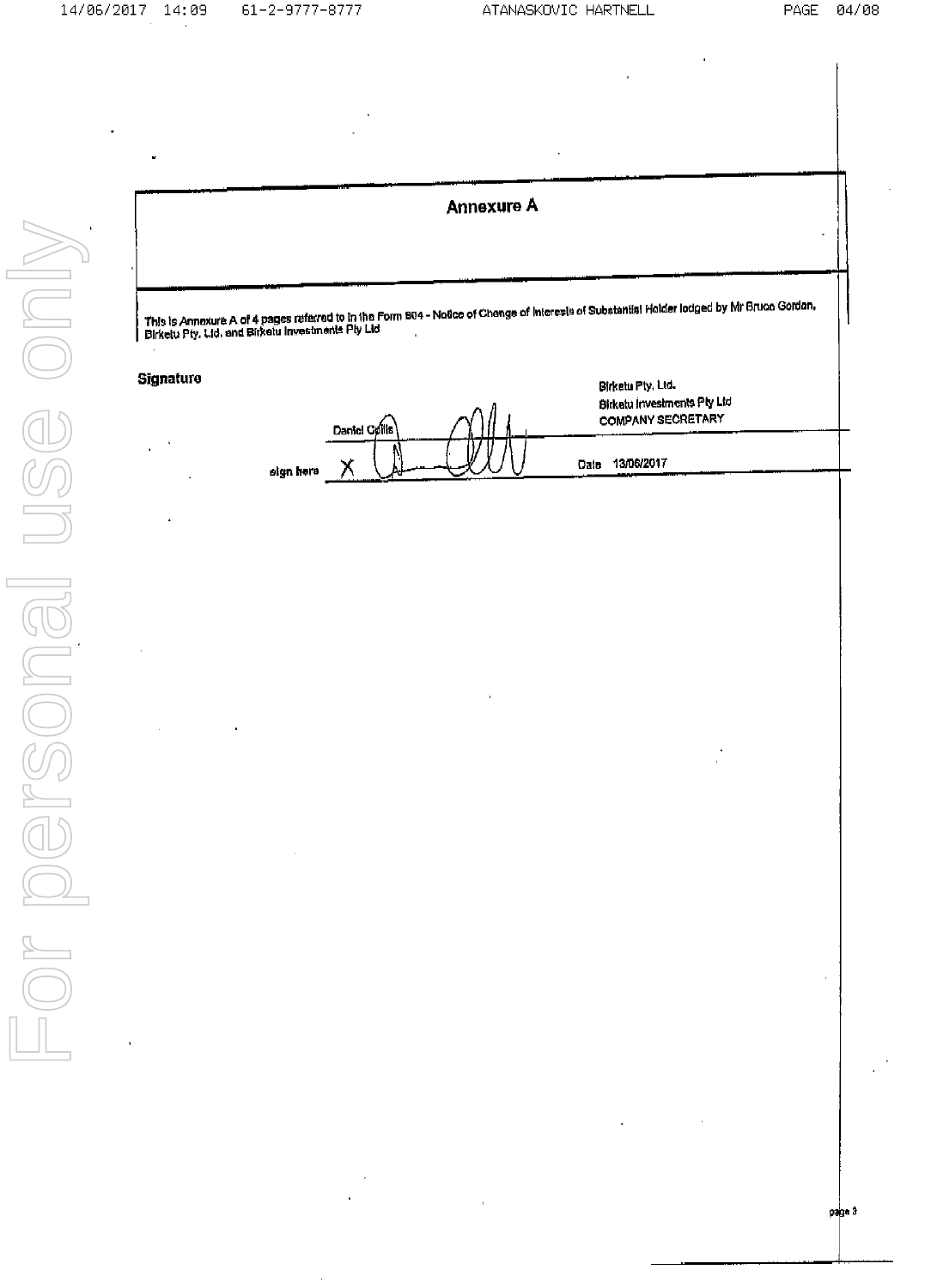# **BIRKETU PTY, LTD.**

## AUSTRALIAN COMPANY NUMBER: 003 831 392 REGISTERED OFFICE: TELEVISION AVENUE, MOUNT SAINT THOMAS, **WOLLONGONG NSW 2500**

## PRIVATE & CONFIDENTIAL

9 June 2017

Ms Siobhan McKenna Director **Hlyria Nominees Television Pty Limited** 33 Nickson Street Surry Hills NSW 2010 Australia

Dear Siobhan

## **Ten Network Holdings Limited**

I refer to our recent discussions regarding the current financial condition of Ten Network Holdings Limited (Ten) and the respective positions of Birketu Pty. Ltd. (Birketu) and Illyria Nominees Television Pty Limited as trustee for the Illyria Investment Trust No 4 (Illyria) (together the parties) as guarantors of Ten's secured A\$200 million revolving cash advance facility agreement with the Commonwealth Bank of Australia (Existing Facility), which is due to expire on 23 December 2017.

As you are aware, over the last three and a half years, Ten has reported losses of \$869.6 million and most recently reported a loss of \$232.2 million in respect of the half year to 28 February 2017. The Ten board has publicly stated that in order for Ten to meet its repayment obligations under the Existing Facility on its expiry, Ten needs to secure an amended or new borrowing facility with extended maturity and an expanded size of approximately \$250 million, the provision of which will be reliant on sufficient further guarantees being provided by the existing shareholder guarantors and/or new financiers.

In the event of a default by Ten of its obligations under the Existing Facility, there is a risk of Birketu and Illyria each being exposed to significant liability under their respective guarantees together with a complete loss of their respective investments in Ten's equity. In such circumstances, given the commonality of the parties' interests in Ten as shareholder guarantors of Ten's debt, it may be in the parties respective commercial interests to consider whether a proposal could be formulated and agreed between Birketu and Illyria under which Ten's existing secured debt would be repaid and any guarantee support would be removed over an appropriate period (Restructure Proposal).

This letter records the basis upon which Birketu and Illyria have agreed to work together exclusively to facilitate the potential formulation, negotiation and implementation of a Restructure Proposal. The terms and conditions of any Restructure Proposal are yet to be agreed between the parties and there is no assurance that any Restructure Proposal will be made, and if made, will be successful.

For the avoidance of doubt, this letter does not constitute a proposal on the part of Birketu or Illyria or any entity either of them may control to make a takeover bid for Ten shares for the purposes of section 631 of the Corporations Act.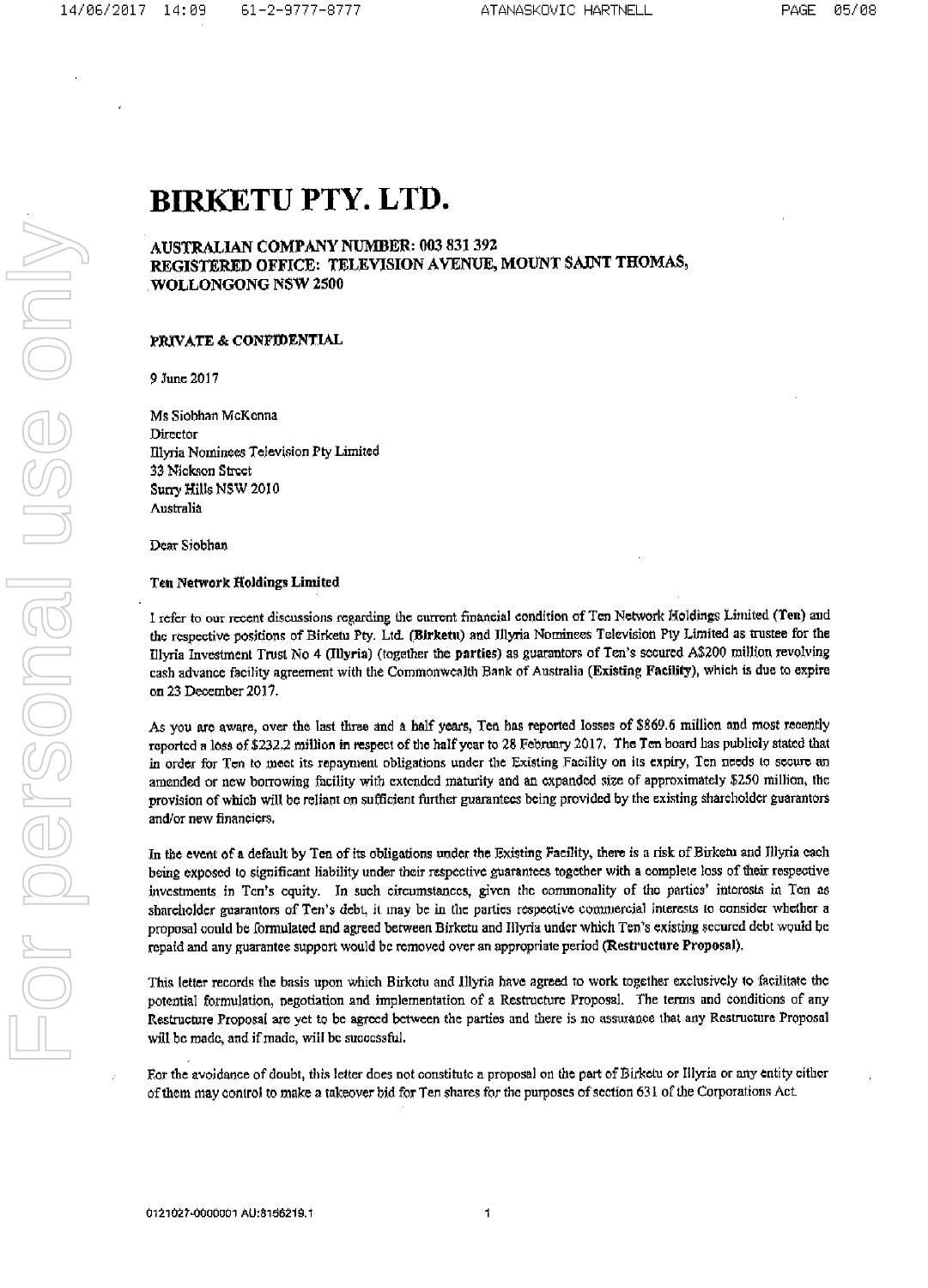### Discussions regarding a potential Restructure Proposal  $\mathbf{I}$ .

In the event Ten defaults on its obligations under the Existing Facility, including as a consequence of one or more Ten group entities being placed into external administration, then subject to all applicable laws (including the Broadcasting Services Act 1992 (Cth) (BSA)), each party must use all reasonable endeavours and commit necessary resources (including management and the resources of advisers) to develop, and once agreed, seek to negotiate and implement any Restructure Proposal.

### Exclusivity and restricted conduct  $\mathbf{2}$

Other than as part of any Restructure Proposal or with the prior consent of the other party, each party:

- must not and must procure that each person who ultimately 'controls' (as defined in the Corporations Act) the  $\left( a\right)$ party and any entity 'controlled' by such person (Related Parties) do not directly or indirectly, solicit, initiate or encourage an offer, proposal, expression of interest or enquiry to or from a third party under which a third party will: (i) directly or indirectly acquire or merge with Ten, its assets or any of its subsidiaries, including by way of private treaty sale, joint venture, takeover, scheme of arrangement or deed of company arrangement; (ii) acquire 'control' (as defined in the BSA) of Ten or any of its commercial television broadcasting licences; (iii) provide debt or equity finance to Ten or any of its subsidiaries or refinances or restructured the Existing Facility, (Competing Proposal) or that may reasonably be expected to encourage or lead to a Competing Proposal (Potential Competing Proposal) even if the Competing Proposal or Potential Competing was not directly or indirectly solicited, invited encouraged or initiated by the party or any of its Related Persons;
- must immediately provide written notice to the other party if the party or any of its Related Parties receives, or  $(b)$ is contacted in relation to, any Competing Proposal or Potential Competing Proposal, and include within the notification details of the name of the third party and full details of the Competing Proposal or Potential Competing Proposal (including price and any terms and conditions); and
- must not and must procure that each of its Related Partics does not:  $(c)$ 
	- acquire, lease or enter into an option to acquire (or offer to do any of these things) any business,  $(i)$ assets, securities or licences of Ten or any of its subsidiaries; or
	- do anything inconsistent with this letter.  $(ii)$

Nothing in this paragraph 2 will restrict cither party or their respective Related Parties from:

(A) continuing to observe or receive and being entitled to observe or receive benefits under any existing contracts or other arrangements with Ten or any of its subsidiaries;

(B) entering into any additional contracts or other arrangoments with Ten in the ordinary course of business;

(C) entering into any contracts or other arrangements wholly or partly in substitution for or replacement of any foregoing contract, either with Ten or any other person whatsoever; or

(D) continuing to observe or receive and being entitled to observe or receive benefits under any existing contracts or other arrangements with Deutsche Bank AG, Sydney Branch previously publicly announced, or entering into, observing or taking the benefit of and being entitled to enter into, observe or take the benefit of any contracts or other arrangements or variations of contracts or other arrangements in respect of securities no greater in amount to those referenced in such existing contracts or other arrangements.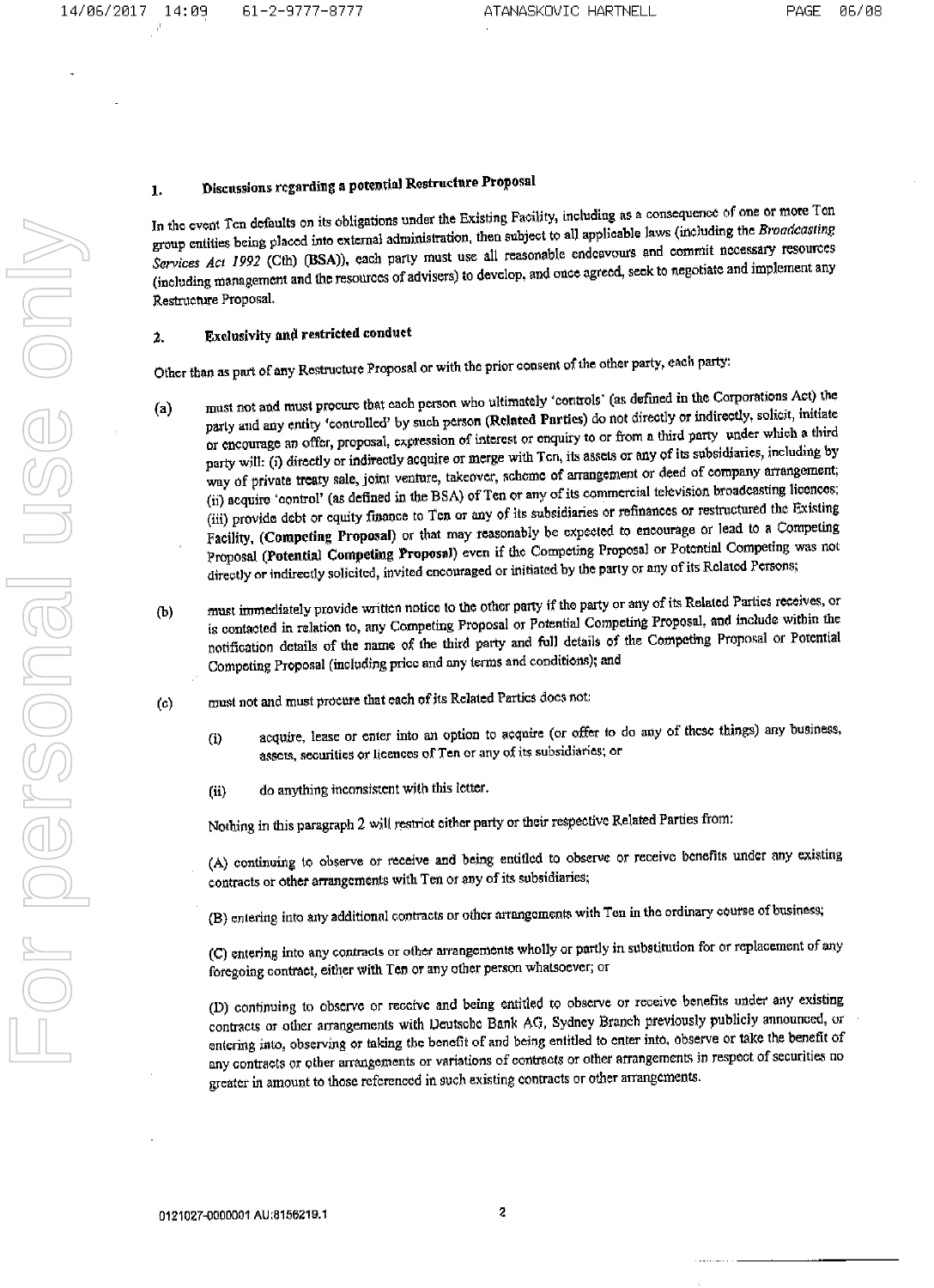### Acknowledgements  $\overline{3}$ .

The parties agree and acknowledge:

- each of the parties is entitled to vote or dispose of their shares in Ten as they see fit and nothing in this letter:  $(a)$ 
	- provides, or is intended to provide, a party with any relevant interest (as defined in the Corporations  $\overline{u}$ Act) or other interest in or power to directly or indirectly control the voting or disposal of the other party's shares in Ton; and
	- makes, or is intended to make, either party an associate of the other for the purposes of the BSA, or to  $(i)$ confer on one or both parties 'control' (as that term is defined in the BSA) over Ten; and
- the parties act independently of each other in dealings relating to the Ten group or any of its commercial  $(b)$ television broadcasting licences and neither party is in a position to exert influence over the business dealings of the other party in relation to the Ten group or any of its commercial television broadcasting licences.

If a provision of this letter would cause any party or any or their associates to contravene Part 5 of the BSA, but the Australian Communications and Media Authority (ACMA) has the power to grant prior approval or make an order (including under sections 67 and 61AJ of the BSA) in respect of the breach or transaction that causes such contravention, it will be a condition precedent to such provision that ACMA has granted such a prior approval or makes such an order and such provision will not take effect until such an approval is granted.

#### Confidential and public announcements  $\boldsymbol{4}$

This letter will cease to be confidential when attached to a substantial holder notice filed by either of the parties. However, each party agrees not to make any public disclosure of any discussions or negotiations in relation to any Restructure Proposal (including in relation to the signing of this letter) and not to disclose any fact or content of negotiations leading up to or relating to this letter or any Restructure Proposal and any non-public information received or obtained by a party or its Related Parties, advisers or financiers regarding any Restructure Proposal or the other party and its Related Parties, other than to the extent: (a) required under an applicable law or the rules of any competent regulatory body (provided the party has not done anything to give rise to the disclosure obligation); (b) reasonably required to be disclosed to advisers, financiers or potential financiers in connection with any Restructure Proposal; or (c) approved by the other party prior to making such disclosure.

### 5. Term and termination

This letter commences on the date of execution by both parties and terminates on the earlier of 31 December 2017 (unless extended by written agreement of the parties) and entry into definitive documentation by the parties in respect of any Restructure Proposal.

#### 6. **Miscellaneous**

This letter:

- is intended to establish legally binding obligations between the parties; and  $(a)$
- will be governed by and construed in accordance with the laws of New South Wales and each party submits to  $(b)$ the non-exclusive jurisdiction of the courts of New South Wales.

\_ \_ \_ \_ \_ \_